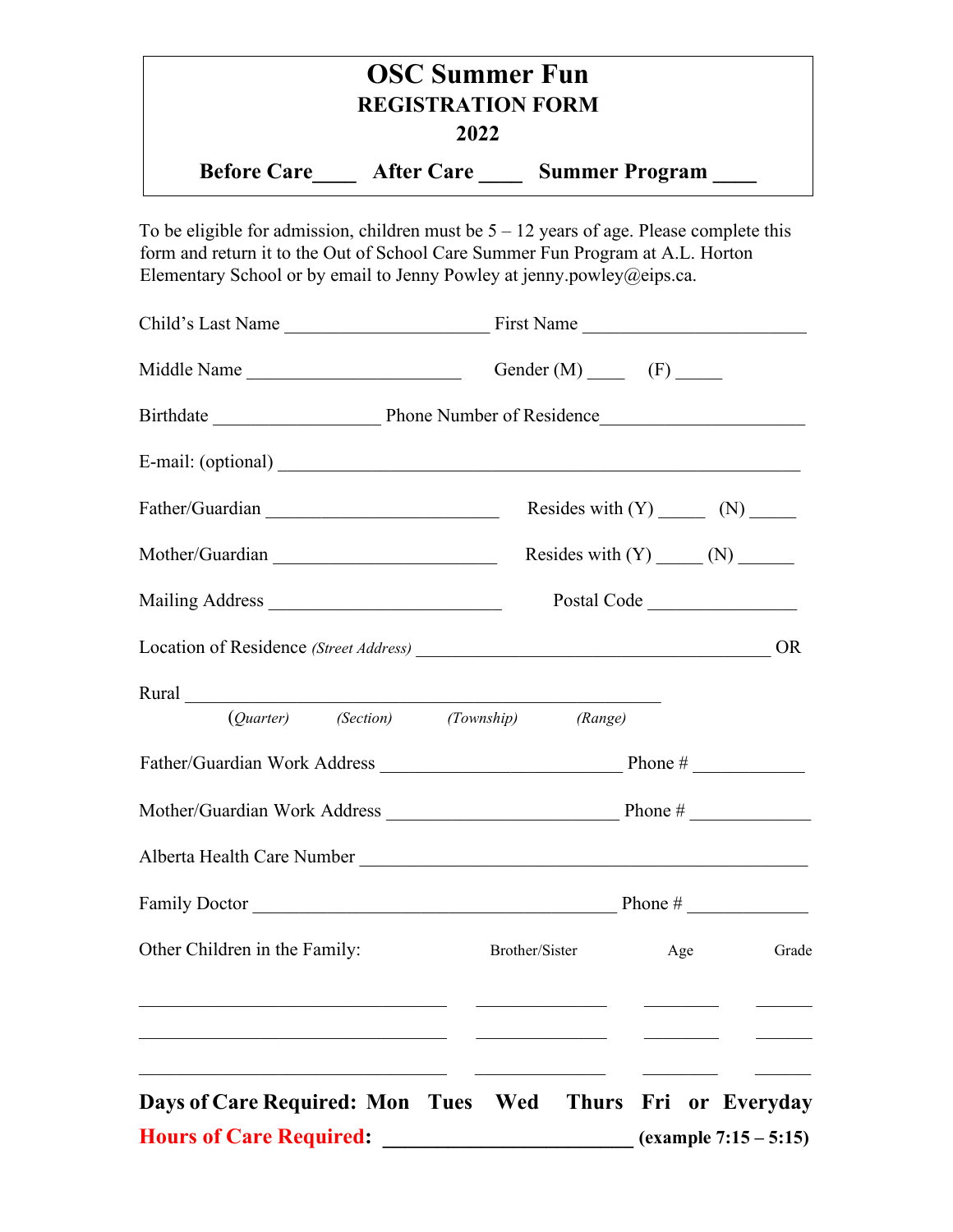| Does your child have any allergies?                                                                                                                                                                                                                                                                                                                                                                           | Yes | $No \t$                                                                                                                                                                                                                        |
|---------------------------------------------------------------------------------------------------------------------------------------------------------------------------------------------------------------------------------------------------------------------------------------------------------------------------------------------------------------------------------------------------------------|-----|--------------------------------------------------------------------------------------------------------------------------------------------------------------------------------------------------------------------------------|
| (If yes, please specify)                                                                                                                                                                                                                                                                                                                                                                                      |     |                                                                                                                                                                                                                                |
| Is your child's immunization up to date?                                                                                                                                                                                                                                                                                                                                                                      | Yes | No                                                                                                                                                                                                                             |
| (If no, please specify)                                                                                                                                                                                                                                                                                                                                                                                       |     |                                                                                                                                                                                                                                |
| Does your child have a hearing disorder?                                                                                                                                                                                                                                                                                                                                                                      | Yes | No new years of the New York of the New York of the New York of the New York of the New York of the New York o                                                                                                                 |
| (If yes, please specify)                                                                                                                                                                                                                                                                                                                                                                                      |     |                                                                                                                                                                                                                                |
| Does your child have eye problems?                                                                                                                                                                                                                                                                                                                                                                            | Yes | No                                                                                                                                                                                                                             |
| (If yes, please specify)                                                                                                                                                                                                                                                                                                                                                                                      |     |                                                                                                                                                                                                                                |
| Does your child have any physical challenges?                                                                                                                                                                                                                                                                                                                                                                 |     |                                                                                                                                                                                                                                |
| (If yes, please specify)                                                                                                                                                                                                                                                                                                                                                                                      |     |                                                                                                                                                                                                                                |
| Has your child had any severe illness(es)?                                                                                                                                                                                                                                                                                                                                                                    |     | No                                                                                                                                                                                                                             |
|                                                                                                                                                                                                                                                                                                                                                                                                               |     |                                                                                                                                                                                                                                |
| Should physical exercise be restricted?                                                                                                                                                                                                                                                                                                                                                                       | Yes | No service that the service of the series of the series of the series of the series of the series of the series of the series of the series of the series of the series of the series of the series of the series of the serie |
| (If yes, please specify)                                                                                                                                                                                                                                                                                                                                                                                      |     |                                                                                                                                                                                                                                |
| Are there any religious or other restrictions?                                                                                                                                                                                                                                                                                                                                                                |     | No service that the service of the series of the series of the series of the series of the series of the series of the series of the series of the series of the series of the series of the series of the series of the serie |
| (If yes, please specify)                                                                                                                                                                                                                                                                                                                                                                                      |     |                                                                                                                                                                                                                                |
| Is your child on any medication(s)?                                                                                                                                                                                                                                                                                                                                                                           | Yes | No and the North States of the North States and the North States of the North States and the North States and Ta                                                                                                               |
| (If yes, please specify name of medication $\&$ medical condition taken for):                                                                                                                                                                                                                                                                                                                                 |     |                                                                                                                                                                                                                                |
| Any other pertinent information:                                                                                                                                                                                                                                                                                                                                                                              |     |                                                                                                                                                                                                                                |
|                                                                                                                                                                                                                                                                                                                                                                                                               |     |                                                                                                                                                                                                                                |
|                                                                                                                                                                                                                                                                                                                                                                                                               |     |                                                                                                                                                                                                                                |
| Emergency Contact if Parent not available (Babysitter; Friend; or Relative) MUST BE LOCAL:                                                                                                                                                                                                                                                                                                                    |     |                                                                                                                                                                                                                                |
| Name $\frac{1}{\sqrt{1-\frac{1}{2}}\sqrt{1-\frac{1}{2}}\sqrt{1-\frac{1}{2}}\sqrt{1-\frac{1}{2}}\sqrt{1-\frac{1}{2}}\sqrt{1-\frac{1}{2}}\sqrt{1-\frac{1}{2}}\sqrt{1-\frac{1}{2}}\sqrt{1-\frac{1}{2}}\sqrt{1-\frac{1}{2}}\sqrt{1-\frac{1}{2}}\sqrt{1-\frac{1}{2}}\sqrt{1-\frac{1}{2}}\sqrt{1-\frac{1}{2}}\sqrt{1-\frac{1}{2}}\sqrt{1-\frac{1}{2}}\sqrt{1-\frac{1}{2}}\sqrt{1-\frac{1}{2}}\sqrt{1-\frac{1}{2}}\$ |     |                                                                                                                                                                                                                                |
| Location of Residence (Street Address)                                                                                                                                                                                                                                                                                                                                                                        |     | <b>OR</b>                                                                                                                                                                                                                      |
|                                                                                                                                                                                                                                                                                                                                                                                                               |     |                                                                                                                                                                                                                                |
|                                                                                                                                                                                                                                                                                                                                                                                                               |     |                                                                                                                                                                                                                                |
| (Quarter) (Section) (Township) (Range)                                                                                                                                                                                                                                                                                                                                                                        |     |                                                                                                                                                                                                                                |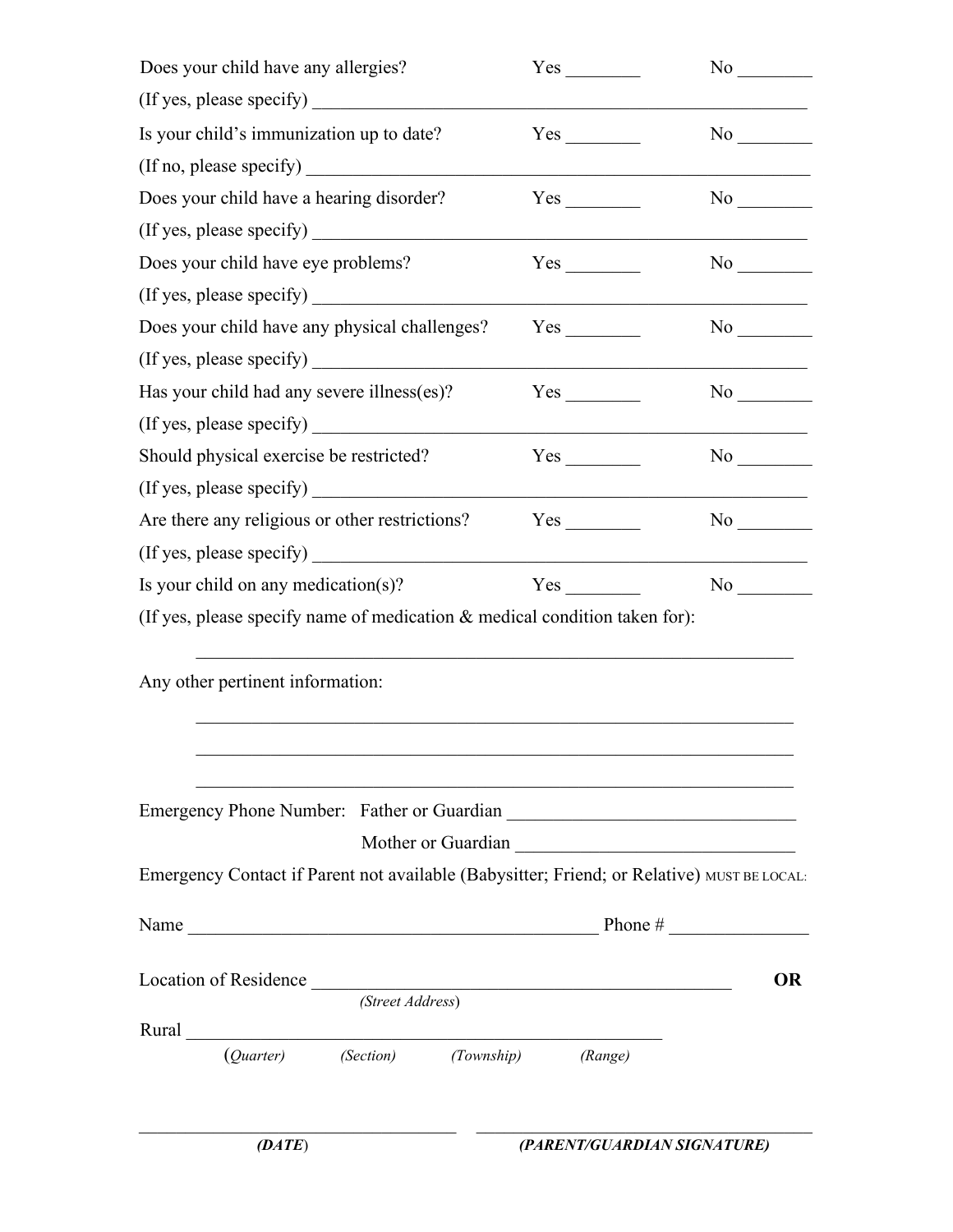## **PERMISSION for SCHEDULED ACTIVITIES**

I give permission for my child to go on scheduled activities to designated nearby destinations including the "Gymnasium, Swimming Pool, Bowling Lanes, Pirate Park, Public Library, Field Trips around Vegreville along with the Outdoor Playground" at A.L. Horton Elementary School. These activities will be conducted under the close supervision of the **OSC Summer Fun Program staff.** Please print your child's name, print your name, and sign in the spaces below.

**Thanks …** 

| <b>CHILD'S NAME</b> | PARENT/GUARDIAN | <b>SIGNATURE</b> |
|---------------------|-----------------|------------------|
|                     |                 |                  |
|                     |                 |                  |
|                     |                 |                  |
|                     |                 |                  |
|                     |                 |                  |
|                     |                 |                  |
|                     |                 |                  |
|                     |                 |                  |
|                     |                 |                  |
|                     |                 |                  |
|                     |                 |                  |
|                     |                 |                  |
|                     |                 |                  |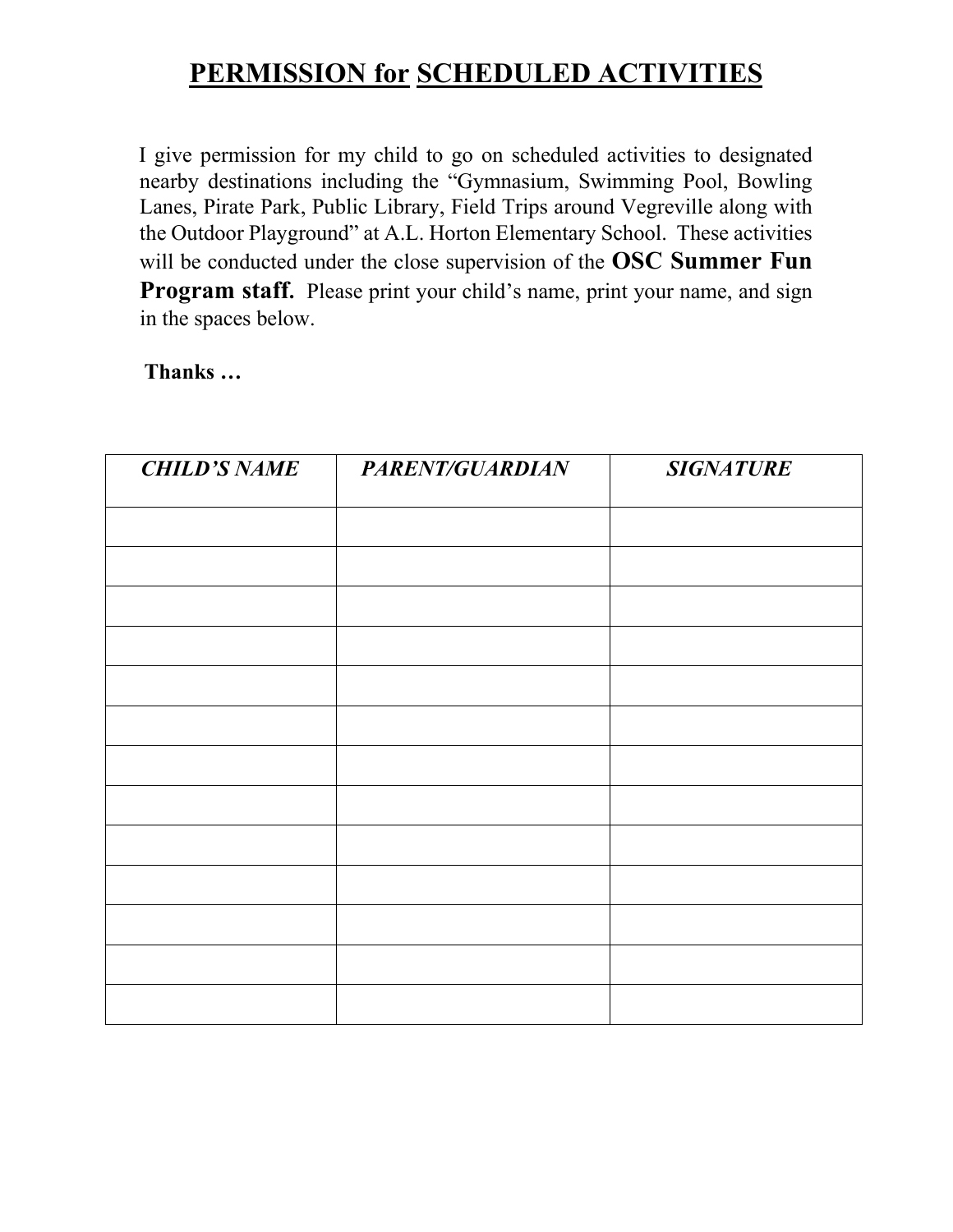## **Emergency Consent**

I/We understand that if an emergency should occur, the OSC Summer Fun Program will make every effort to contact me/us, the parent(s) or the emergency contacts I/we have identified. Should the program be unsuccessful in locating me/us, I/we authorize **any and all employees** of the program to obtain medical treatment for my/our child, including transportation by ambulance if deemed necessary.

I/We also give permission to the attending physician to treat my/our child for illness or injury as is necessary under these circumstances. This release form will be in effect from the date below until termination of enrolment.

\_\_\_\_\_\_\_\_\_\_\_\_\_\_\_\_\_\_\_\_\_\_\_\_\_\_\_\_\_\_\_\_\_\_\_\_\_\_\_\_\_\_\_\_\_\_\_\_\_\_\_\_\_\_\_\_\_\_\_\_\_

\_\_\_\_\_\_\_\_\_\_\_\_\_\_\_\_\_\_\_\_\_\_\_\_\_\_\_\_\_\_\_\_\_\_\_\_\_\_\_\_\_\_\_\_\_\_\_\_\_\_\_\_\_\_\_\_\_\_

Student(s)Name:

Parent/Guardian Name(s):

\_\_\_\_\_\_\_\_\_\_\_\_\_\_\_\_\_\_\_\_\_\_\_\_\_\_\_\_\_\_\_\_\_\_\_\_\_\_\_\_\_\_\_\_\_\_\_\_\_\_\_\_\_\_\_\_\_\_\_\_\_ (Please Print)

Signature(s):